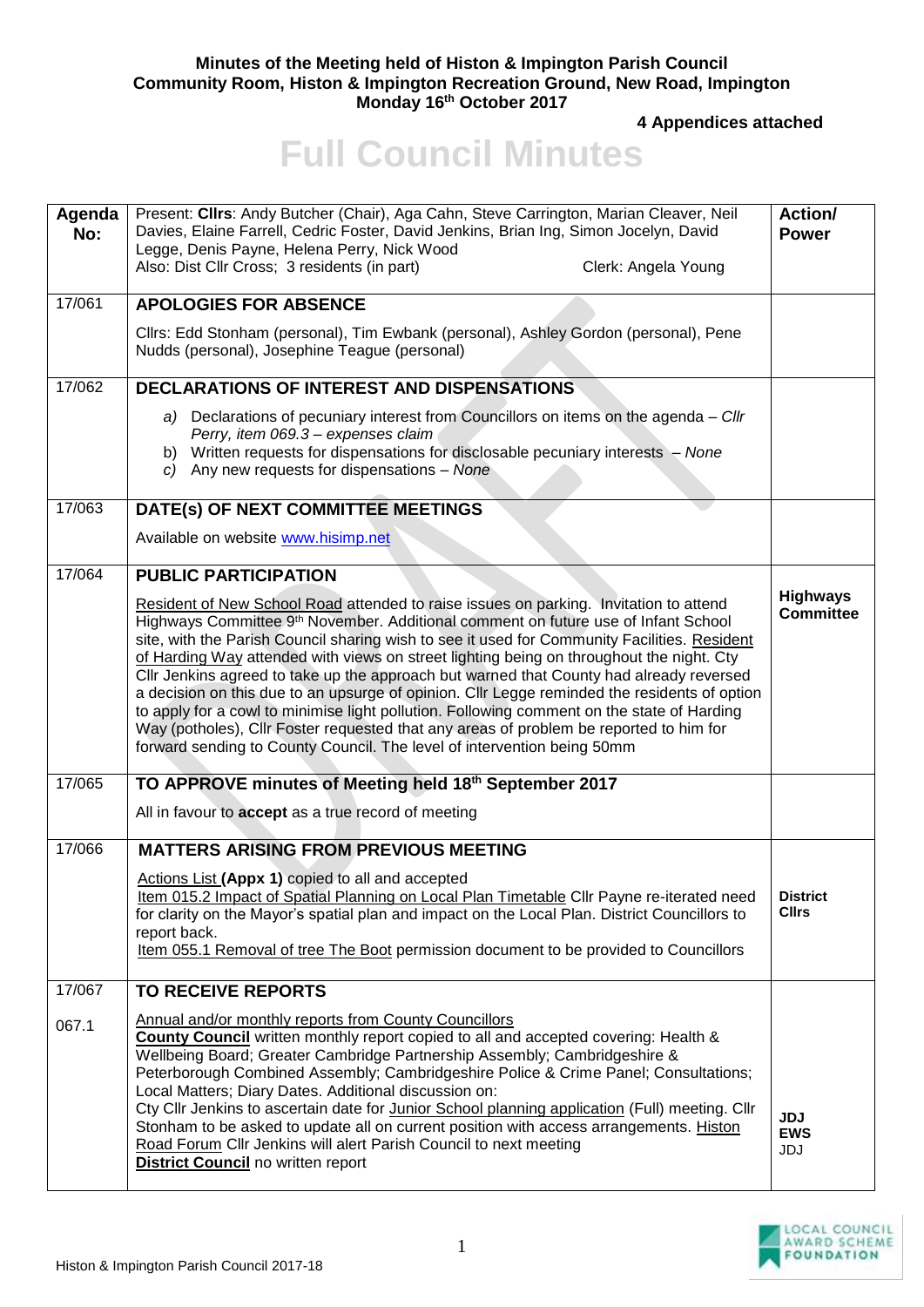| 067.2<br>067.3<br>067.4<br>067.5 | Clerk's Report (Pg 1 & 2) (Appendix 2) copied to all and accepted. Additional discussion:<br>Up to date leaflet showing powers of Parish, Town & Community Councils provided to all<br>Chairs Report (Appx 3) copied to all and accepted. No questions<br>Any other Working Group / Task & Finish Group Reports<br>Community Park Project Working Party informal meetings held. Members of working party<br>finalising comprehensive report for Extra Ordinary Full Council, designed to encourage and<br>facilitate discussion. Legal aspects of Conditional Purchase Agreement to be finalised<br>Kings Meadow Working Party meeting held 5 October. The small group of Kings Meadow<br>residents are actively working on running a second Big Tidy Up event and planning the<br>second issue of their local newsletter. Parish Council continued to offer positive support to<br>build community spirit<br>Neighbourhood Plan meetings held 28 September, 5 October. Next meeting due 19<br>October. Cllr Ing updated on meeting with Planning Consultant and actions now pending.<br>Cllr Jenkins expressed gratitude to colleagues on the Task & Finish, especially Sue Lee for<br>work carried out in his recent absence. The owner of land surrounding Tesco had<br>contacted the Neighbourhood Plan group again<br><b>Enterprise Working Party Noted name now reverted to High Street &amp; Beyond Working</b><br>Party. Cllr Perry reported on a successful forum attended by 5 businesses. Whatsapp<br>group formed for Traders to communicate with each other, Buckingham & Stanley have<br>offered car park spaces for shoppers. Further meeting planned for November. As agreed at<br>Environment Committee, planter to be placed at Village Green notice board area<br>Any Other Committee Chair Reports |  |
|----------------------------------|------------------------------------------------------------------------------------------------------------------------------------------------------------------------------------------------------------------------------------------------------------------------------------------------------------------------------------------------------------------------------------------------------------------------------------------------------------------------------------------------------------------------------------------------------------------------------------------------------------------------------------------------------------------------------------------------------------------------------------------------------------------------------------------------------------------------------------------------------------------------------------------------------------------------------------------------------------------------------------------------------------------------------------------------------------------------------------------------------------------------------------------------------------------------------------------------------------------------------------------------------------------------------------------------------------------------------------------------------------------------------------------------------------------------------------------------------------------------------------------------------------------------------------------------------------------------------------------------------------------------------------------------------------------------------------------------------------------------------------------------------------------------------------------------------------------------|--|
|                                  | Recreation Committee next meeting due 13 November 2017<br>Highways Committee next meeting due 9 November 2017                                                                                                                                                                                                                                                                                                                                                                                                                                                                                                                                                                                                                                                                                                                                                                                                                                                                                                                                                                                                                                                                                                                                                                                                                                                                                                                                                                                                                                                                                                                                                                                                                                                                                                          |  |
| 17/068                           | TO ACCEPT COMMITTEE REPORTS note actions and agree                                                                                                                                                                                                                                                                                                                                                                                                                                                                                                                                                                                                                                                                                                                                                                                                                                                                                                                                                                                                                                                                                                                                                                                                                                                                                                                                                                                                                                                                                                                                                                                                                                                                                                                                                                     |  |
| 068.1                            | Planning Committee draft minutes 26 September provided to all and accepted. Cllr Payne<br>outlined concerns over parking policies at SCDC and their effect on recent planning<br>applications at 66 Station Road (Dentist) and The Railway Vue. Despite requests for the<br>applications to go to SCDC Planning Committee for determination, a meeting between the<br>SCDC Planning Officer, Parish Council and applicant was on offer. Discussion followed on                                                                                                                                                                                                                                                                                                                                                                                                                                                                                                                                                                                                                                                                                                                                                                                                                                                                                                                                                                                                                                                                                                                                                                                                                                                                                                                                                         |  |
| 068.2                            | other possible options for improving parking conditions<br><b>Employment Committee</b> Under Standing Order 1c) and due to the confidential nature of<br>the business to be transacted, the public were excluded from this item. The item was<br>taken at the end of the meeting.<br>Draft minutes 13 <sup>th</sup> October provided to all and accepted. Noted discussions on possible<br>requirements for compulsory training for Councillors. Comments invited by Committee<br>Chair.                                                                                                                                                                                                                                                                                                                                                                                                                                                                                                                                                                                                                                                                                                                                                                                                                                                                                                                                                                                                                                                                                                                                                                                                                                                                                                                               |  |
|                                  | To agree recommendation for proposed changes to staff structure – Clerk and Office<br>Manager formal request for reduction in hours; recommendation for renaming of Assistant<br>Clerk post to Deputy Clerk and appropriate re-scale. Council were provided with reported<br>presented to Employment Committee (Appx 4). Proposed Cllr Farrell, seconded Cllr<br>Davies, all in favour and AGREED that:<br>Clerk to reduce hours from 30 to 27.5 per week                                                                                                                                                                                                                                                                                                                                                                                                                                                                                                                                                                                                                                                                                                                                                                                                                                                                                                                                                                                                                                                                                                                                                                                                                                                                                                                                                              |  |
|                                  | Office Manager to reduce hours from 27.5 to 25 per week<br>Asst. Clerk role to be renamed Deputy Clerk and scale increase from SCP23 to 26 from 1<br>November 2017. Scale to be reviewed as and when areas are formally delegated.<br>Contracts for Clerk and Deputy Clerk to state 2 months' notice of resignation from post,<br>increased from 1 month. Noted that staff had been advised to obtain professional advice<br>on improvements required re software, wifi etc.                                                                                                                                                                                                                                                                                                                                                                                                                                                                                                                                                                                                                                                                                                                                                                                                                                                                                                                                                                                                                                                                                                                                                                                                                                                                                                                                           |  |
| 068.3                            | <b>Environment Committee</b> draft minutes 10 <sup>th</sup> October provided to all and accepted. Stolen<br>cycle provision solutions for safe storage would continue to be considered. Bench for War<br>Memorial Cllr Ing confirmed an approach was due to the Parish Council for siting of<br>commemorative bench                                                                                                                                                                                                                                                                                                                                                                                                                                                                                                                                                                                                                                                                                                                                                                                                                                                                                                                                                                                                                                                                                                                                                                                                                                                                                                                                                                                                                                                                                                    |  |
| 17/069                           | TO RECEIVE FINANCE & ADMINISTRATION REPORT (Appx 2 Pgs 3-4)                                                                                                                                                                                                                                                                                                                                                                                                                                                                                                                                                                                                                                                                                                                                                                                                                                                                                                                                                                                                                                                                                                                                                                                                                                                                                                                                                                                                                                                                                                                                                                                                                                                                                                                                                            |  |
| 069.1                            | Finance, Legal and Administration Committee next meeting 23 October. Additional<br>meeting may be called to look at legal issues surrounding Conditional Purchase Agreement<br>(Milton Road) and use of Play Area at The Green.<br>Cllr Perry declared a pecuniary interest and left the room                                                                                                                                                                                                                                                                                                                                                                                                                                                                                                                                                                                                                                                                                                                                                                                                                                                                                                                                                                                                                                                                                                                                                                                                                                                                                                                                                                                                                                                                                                                          |  |